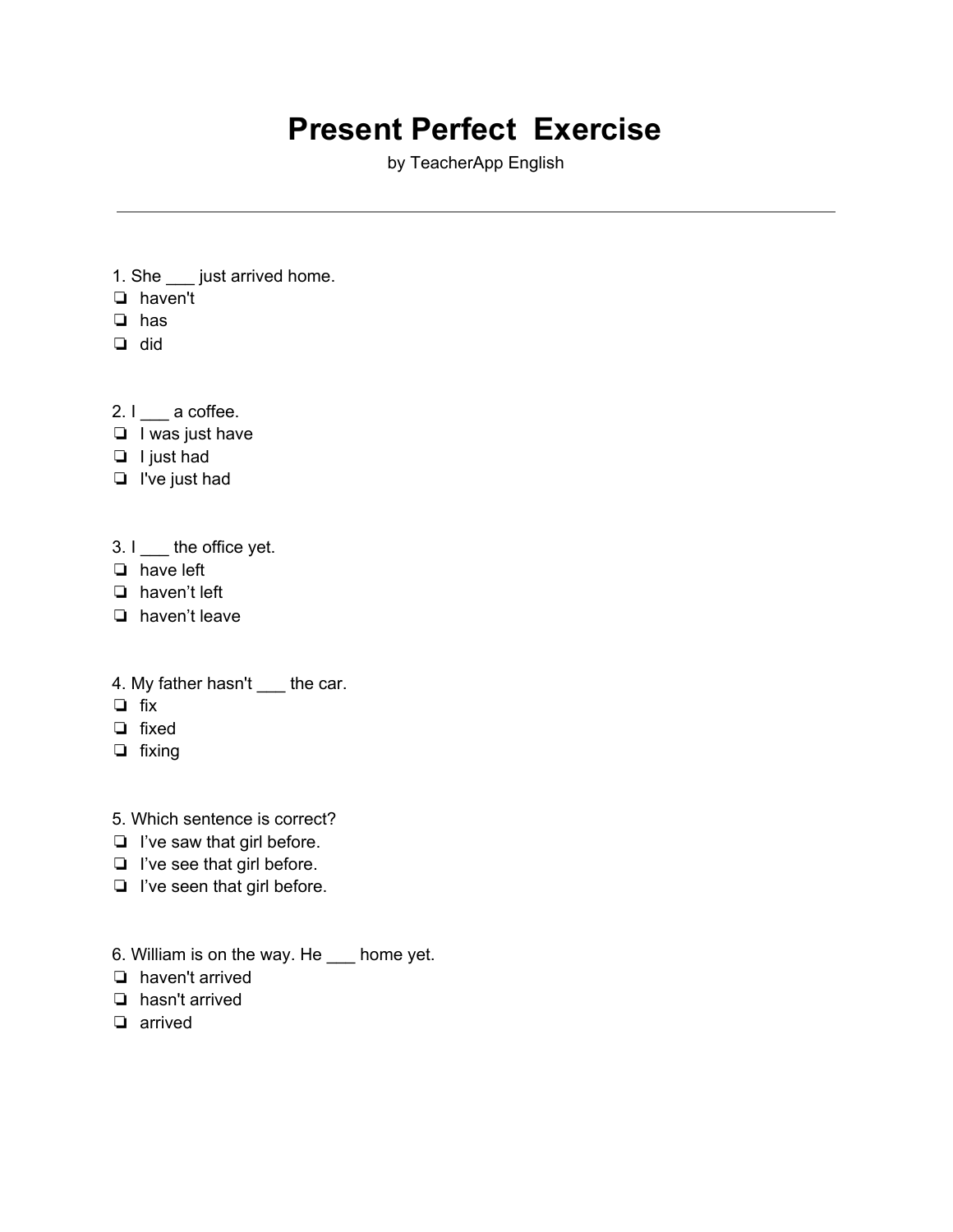7. The journalist has \_\_\_ the article.

❏ write

- ❏ wrote
- ❏ written
- 8. She \_\_\_\_ worked here for long.
- ❏ 's not
- ❏ haven't
- ❏ doesn't
- 9. I \_\_\_ a sandwich.
- ❏ have just eaten
- ❏ just have eaten
- ❏ have eaten just
- 10. \_\_\_ you ever seen that movie?
- ❏ Has
- ❏ Have
- ❏ Haven't
- 11. I have never \_\_\_ to Chile.
- ❏ been
- ❏ went
- ❏ be
- 12. \_\_\_ my keys!
- ❏ I's lost
- ❏ I've lost
- ❏ I've loose
- 13. **\_\_\_** he ever ride a horse?
- ❏ Does
- ❏ Have
- ❏ Has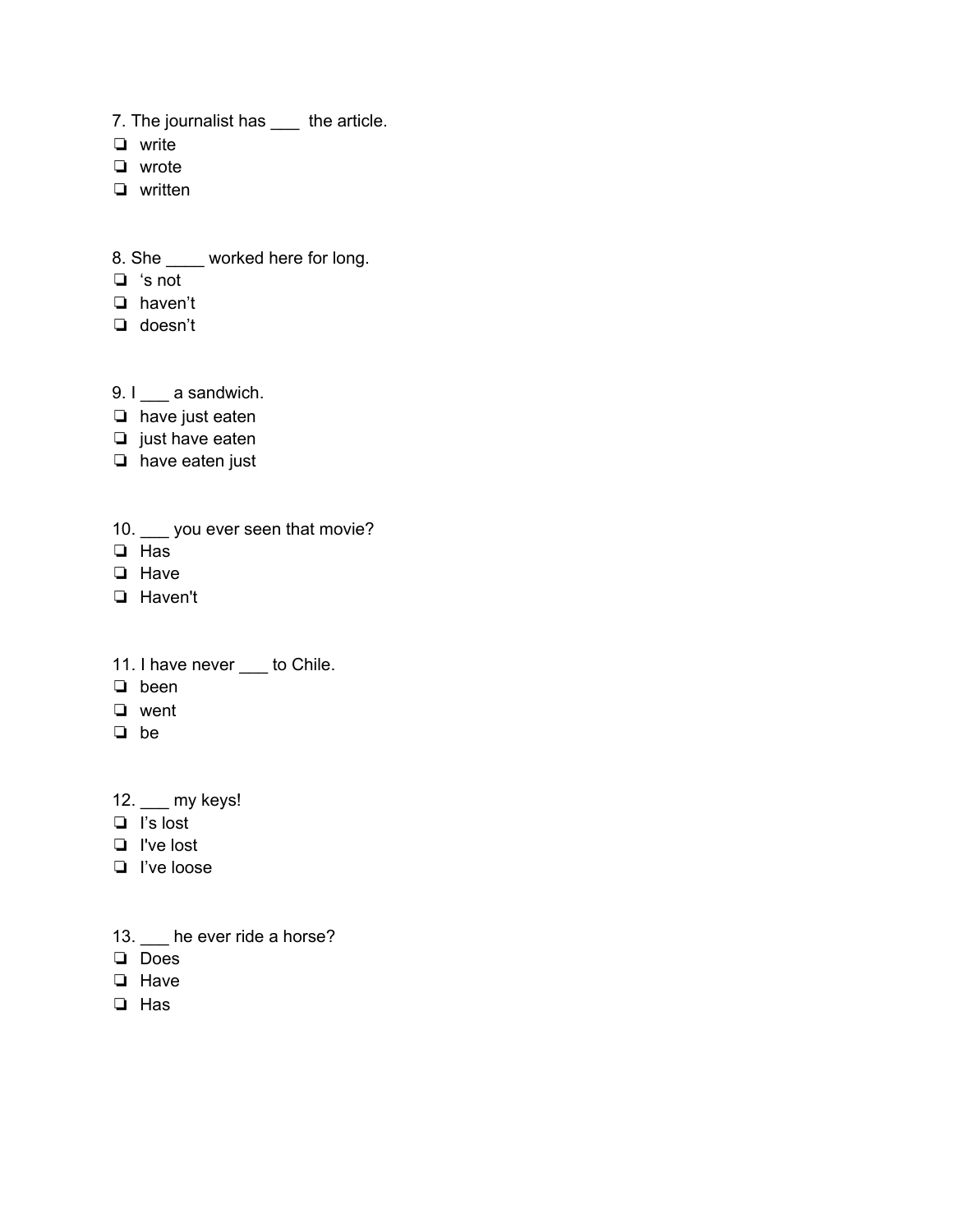- 14.\_\_\_ my room.
- ❏ I've tidied up already
- ❏ I already have tidy up
- ❏ I've already tidied up
- 15. Have you seen Evelyn \_\_\_\_?
- ❏ last week
- ❏ yesterday
- ❏ today

Correct Answers on final page.